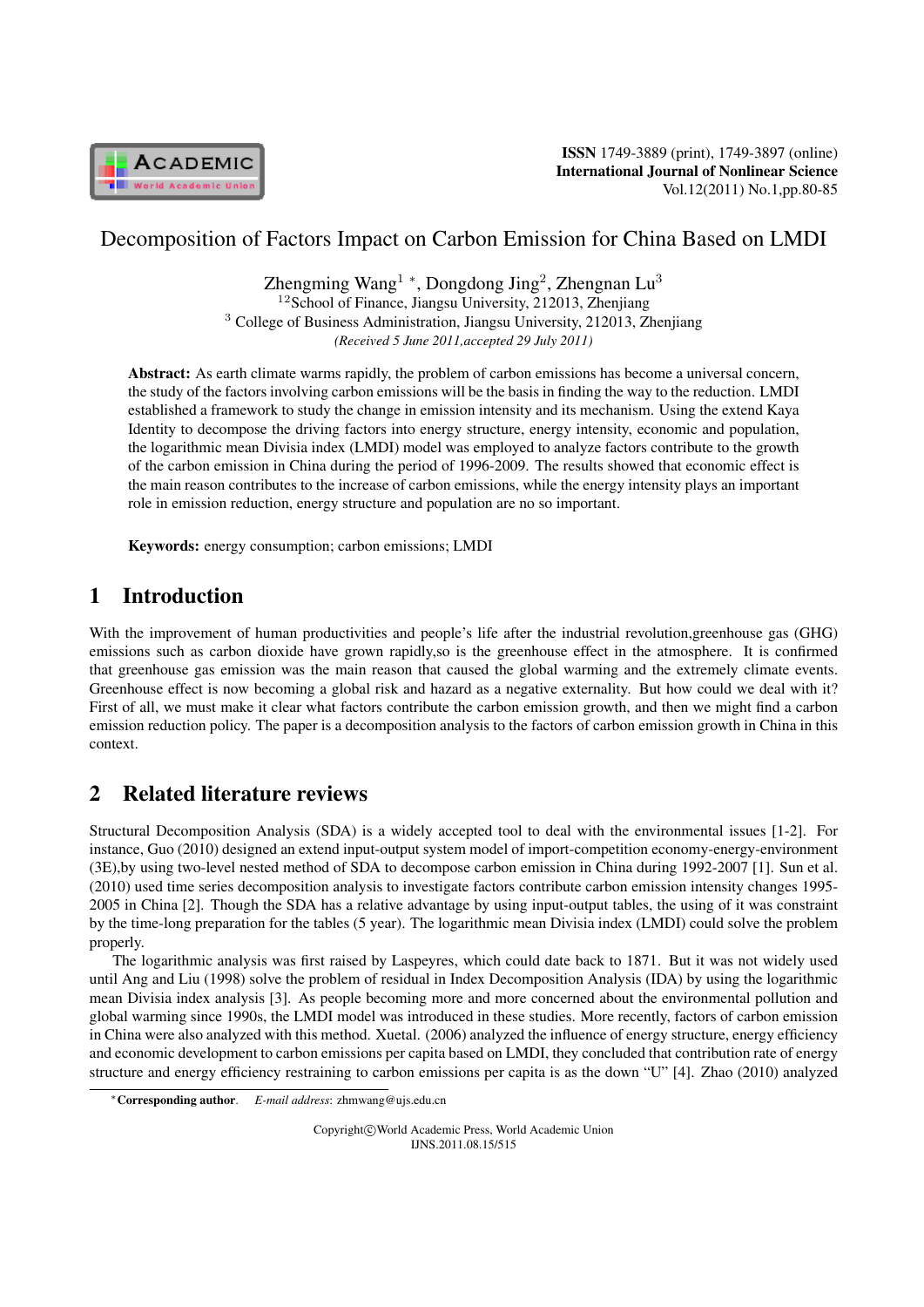the impaction of Jiangsu FDI on carbon emission in 1985-2008 [5]. Qian(2010) constructed a complete LMDI model,and identified the factors that influence the changes of energy-related carbon emission in Inner Mongolia [6].

Based on the extend Kaya Identity, LMDI method was employed in this paper to decompose the driving factors of the Energy-related carbon emission in China during the period of 1996-2009.

### 3 Empirical methodologies

### 3.1 Extend Kaya Identity

The Kaya Identity was first raised by Professor Yoichi Kaya on an UN Intergovernmental Panel on Climate Change (IPCC) seminar[6-7]. The equation linked carbon emission and its driving factors,and constructed an equation which can be expressed in terms of economic,policy and population factors. (See Eq. 1)

$$
C = \frac{C}{PE} \times \frac{PE}{GDP} \times \frac{GDP}{POP} \times POP
$$
 (1)

Where  $C$  is the aggregate carbon dioxide emission, PE is the energy consumption, GDP is the Gross Domestic Production, and POP is the population size.

In order to study the driving factors to the carbon emission deeply, we modified the Kaya Identity. Assume i is fuel types, we can get:

$$
C = \sum_{i} C_{i} = \sum_{i} \left( \frac{C_{i}}{PE_{i}} \times \frac{PE_{i}}{PE} \times \frac{PE}{GDP} \times \frac{GDP}{POP} \times POP \right) = \sum_{i} f_{i} \times s_{i} \times e \times g \times p
$$
 (2)

Where  $C_i$  is the CO<sub>2</sub> emission arising from fuel i, PE<sub>i</sub> is the consumption of fuel i,  $f_i (= C_i / PE_i)$  is the coefficient of fuel i,  $s_i$ (=PE<sub>i</sub>/PE) is the energy consumption share of fuel i, $e$ (=  $PE/GDP$ ) is the energy intensity,g(=GDP/POP) is the per capita gross domestic product,  $p = POP$  is the total population of China.

### 3.2 The logarithmic mean Divisia index (LMDI) model

The general index decomposition analysis (IDA) identity is given by

$$
C = \sum_{i} C_i = \sum_{i} x_{1,i} x_{2,i} \cdots x_{n,i}
$$
 (3)

Later Ang proposed a decomposition method that gives perfect decomposition by solving the residual problem [3,8]. In the LMDI approach, the general formulate can be expressed in the form of additive decomposition or multiplicative decomposition.

In the additive decomposition, the equation is given by

$$
\Delta C_{tot} = C^T - C^0 = \Delta C_{x_1} + \Delta C_{x_2} + \dots + \Delta C_{x_n}
$$
\n
$$
\tag{4}
$$

Where

$$
\triangle C_{x_k} = \sum_{i} \frac{C_i^T - C_i^0}{\ln C_i^T - \ln C_i^0} \ln(\frac{x_{k,i}^T}{x_{k,i}^0}).
$$
\n(5)

In the multiplicative decomposition, the equation is given by

$$
D_{tot} = C^T / C^0 = D_{x_1} D_{x_2} \cdots D_{x_n}
$$
\n(6)

Where

$$
D_{x_k} = \exp\left(\sum_i \frac{(C_i^T - C_i^0) / (\ln C_i^T - \ln C_i^0)}{(C^T - C^0) / (\ln C^T - \ln C^0)} \ln(\frac{x_{k,j}^T}{x_{k,j}^0})\right).
$$
(7)

As we can get the same result from additive decomposition and multiplicative decomposition,in this paper we choose the additive decomposition. So from Eq. (4), we can have: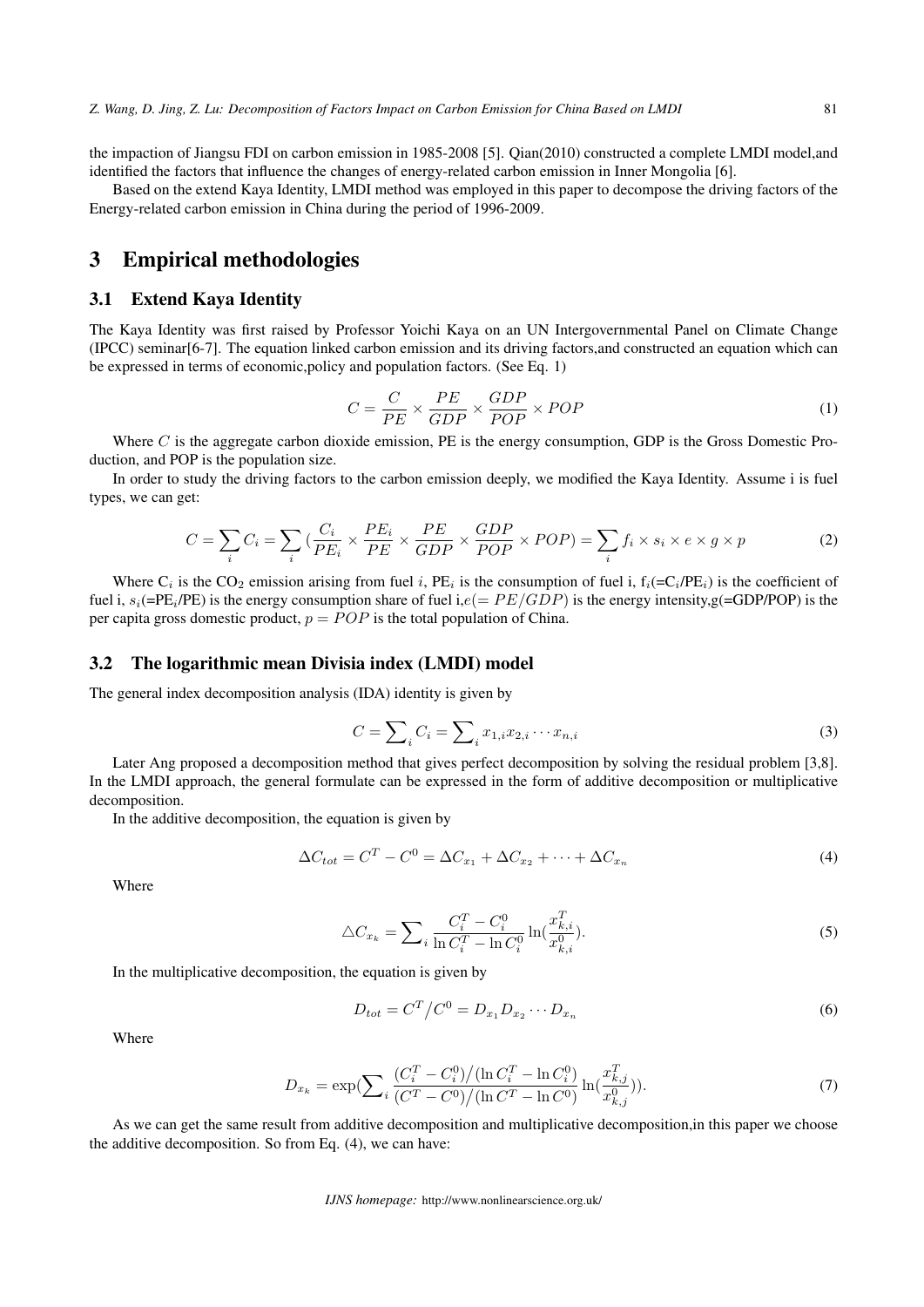$$
\Delta C_{tot} = C^T - C^0 = \Delta C_{str} + \Delta C_{int} + \Delta C_{eco} + \Delta C_{pop}
$$
\n(8)

The subscripts tot, str, int, eco and pop respectively denote the effects associated with overall activity, structural, energy intensity, economic and population.

### 4 Data sources

The research period starts in 1996 and ends in 2009. The  $CO<sub>2</sub>$  emission is calculated in terms of energy consumption and the carbon emission coefficients. The physical and standard final consumption data were taken from China Energy Statistical yearbooks,which contained 19 energy fuel types. As the final energy consumption contained primary and secondary consumption,we have to convert secondary energy such as electricity and heat into coal equivalent. We can get the carbon emission coefficients data from IPCC. The GDP and population data were collected from China statistical yearbook 2010. The real GDP for this period is calculated based on the indices (1996=100) of Gross Domestic Product. We classified the final energy consumption sectors into six departments: agriculture; industry; construction; transport and telecommunications services; wholesale, retail and catering service and other.

| Energy types      | carbon emission coefficient | Energy types        | carbon emission coefficient |  |
|-------------------|-----------------------------|---------------------|-----------------------------|--|
|                   | (104tC/104tce)              |                     | (104tC/104tce)              |  |
| Raw Coal          | 0.7559                      | Fuel Oil            | 0.6185                      |  |
| Cleaned Coal      | 0.7559                      | Other Petroleum     | 0.5857                      |  |
|                   |                             | products            |                             |  |
| <b>Briquettes</b> | 0.7559                      | LPG.                | 0.5042                      |  |
| Coke              | 0.8550                      | Natural Gas         | 0.4483                      |  |
| Other Coking      | 0.6449                      | Coke Oven Gas       | 0.3548                      |  |
| Products          |                             |                     |                             |  |
| Crude Oil         | 0.5857                      | <b>Refinery Gas</b> | 0.4602                      |  |
| Gasoline          | 0.5538                      | Other Gas           | 0.3548                      |  |
| Kerosene          | 0.5714                      | Diesel Oil          | 0.5921                      |  |

#### Table 1 carbon emission coefficient

Data sources: calculated from 2006 IPCC guidelines for national greenhouse gas inventories.

### 5 Results and discussion

The energy consumption grows from 1234.74 million tons in 1996 to 2773.98 million tons in 2009. The carbon emission grows from 3.25 billion tons in 1996 to 7.20 billion tons in 2009, in which industry sector carbon emission grows to 5.22 billion tons about twice the emission in 1996. The carbon emission in different sectors except industry can be seen blow.

Table 2 shows the result derived from LMDI analysis based on extended Kaya Identity. Figure 2 shows the cumulate effects of China's carbon emission result from decomposition.

We can see from the empirical result that carbon emission in China has increased ever since 1996 but slowed after 2005. From the decomposition results we can calculate that energy structural factor contribute about -1.665% to the overall increase of carbon emission, energy intensity factor contribute -67.909%, economic factor contribute 159.926% while population contribute 9.648%.

(1) energy structural effect performed a negative effect, because China has been advocating energy efficient enterprises, encouraging new energy industries and has achieved a good result recently. Figure 2 shows that the cumulate energy structural effect is very low; it means their still has room to improve in the future.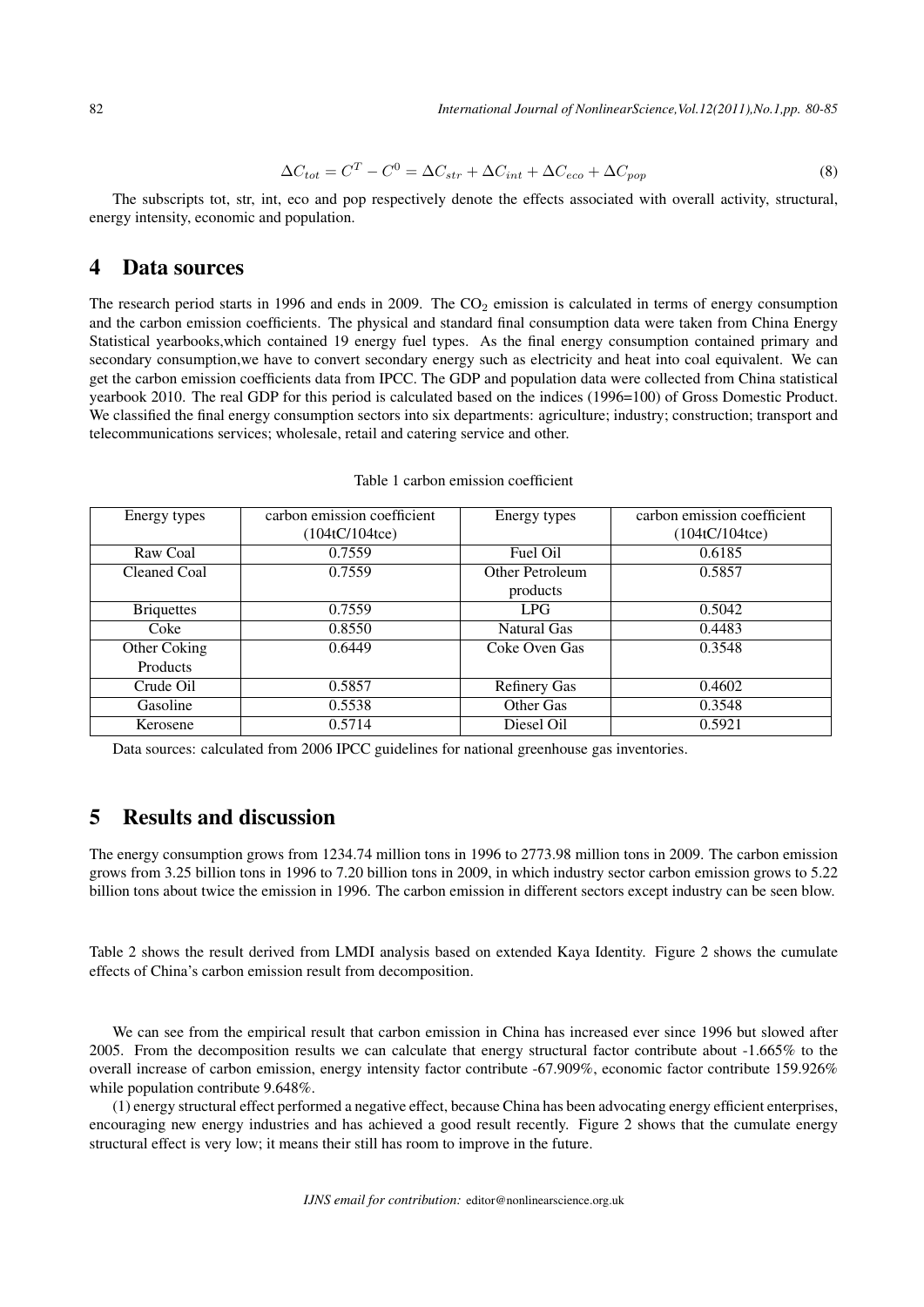

Figure 1: carbon emission in different sectors



Figure 2: effects of cumulate carbon emission

Table 2 Impact of different factors on the change of China's industrial  $CO<sub>2</sub>$  emissions

| Year      | $\Delta C_{tot}$ | $\Delta C_{str}$ | $\Delta C_{int}$ | $\overline{\Delta \mathsf{C}_{eco}}$ | $\overline{\Delta}C_{pop}$ |
|-----------|------------------|------------------|------------------|--------------------------------------|----------------------------|
| 1996-1997 | $-1219.14$       | $-1873.26$       | $-24179.2$       | 21565.08                             | 3268.274                   |
| 1997-1998 | 225.4303         | $-849.916$       | $-23092.7$       | 21200.93                             | 2967.13                    |
| 1998-1999 | 13540.77         | $-557.084$       | $-10716.5$       | 22102.33                             | 2712.056                   |
| 1999-2000 | 8549.628         | $-1251.28$       | $-23395.1$       | 30599.8                              | 2596.169                   |
| 2000-2001 | 7349.306         | $-178.773$       | $-25128.4$       | 30220.18                             | 2436.26                    |
| 2001-2002 | 20890.07         | $-375.32$        | $-15542.9$       | 34456.36                             | 2351.948                   |
| 2002-2003 | 63123.8          | 1777.758         | 17041.25         | 41866.69                             | 2438.109                   |
| 2003-2004 | 69790.19         | 322.9688         | 10529.62         | 56165.24                             | 2772.362                   |
| 2004-2005 | 55942.06         | 1527.211         | $-13971.3$       | 65233.25                             | 3152.86                    |
| 2005-2006 | 54755.88         | $-202.154$       | $-28783.4$       | 80622.96                             | 3118.45                    |
| 2006-2007 | 47744.48         | $-4316.65$       | $-50144.2$       | 98887.59                             | 3317.79                    |
| 2007-2008 | 15944.25         | -1361.97         | $-56510.4$       | 70390.78                             | 3425.8                     |
| 2008-2009 | 38226.18         | 764.5027         | $-24254$         | 58175.95                             | 3539.762                   |
| 1996-2000 | 21096.69         | $-4531.53$       | $-81383.6$       | 95468.14                             | 11543.63                   |
| 2000-2005 | 217095.4         | 3073.845         | $-27071.7$       | 227941.7                             | 13151.54                   |
| 2005-2009 | 156670.8         | $-5116.27$       | -159692          | 308077.3                             | 13401.8                    |
| 1996-2009 | 394862.9         | $-6573.96$       | $-268147$        | 631487.1                             | 38096.97                   |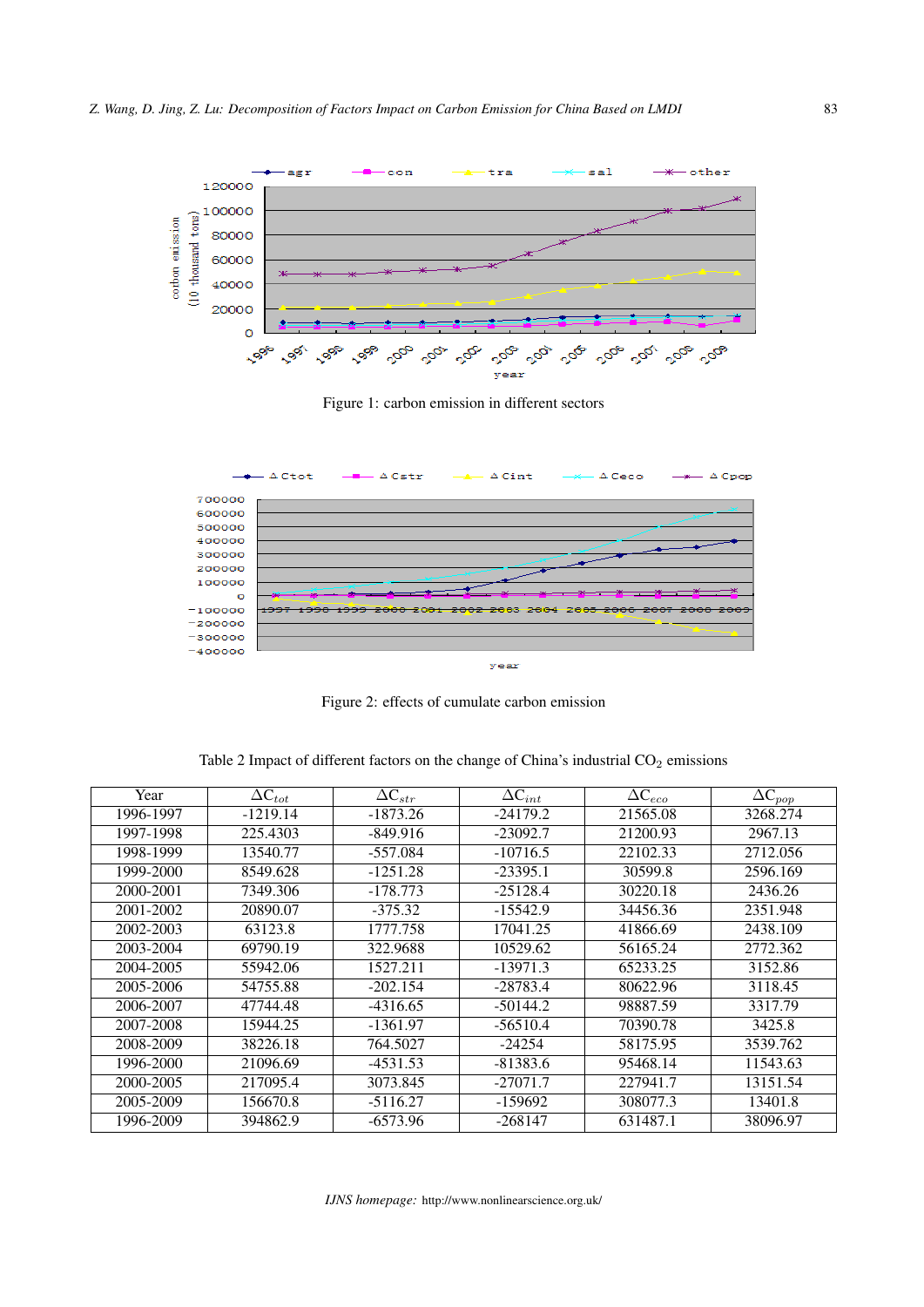(2) energy intensity effect played an important role in the reduction of carbon emission. As it shows in Table 2 that the factor turned positive because of technical bottlenecks or economic growth, but later it turned negative after 2004.

(3) economic effect was a main reason to the increase of carbon emission,as the significant economic growth in China. We can explain this phenomenon by, first because of the relatively lower economic growth and polluting industries account a great proportion of the economy, and second technical backwardness of our country and corporate emissions awareness is low.

(4) population increase and consumption patterns will lead to increased demand for energy consumption of life, resulting in the growth of carbon emissions. But in general, the population effect is relatively small and not significant, and therefore is less important to our carbon emission reduction.

## 6 Policy implications

China government has announced a 40 to 45 percent reduction in carbon intensity from 2005 levels before 2020, which imposed a pressure to explore new ways for carbon reduction. In order to reduce carbon emission in the future we should concentrate on industry, which accounts 72% of carbon emission. And in another aspect,the LMDI decomposition implies that we can significantly reduce carbon emission by increase energy intense effect and reduce economic effect. Several measure China must take:

First, put priority on structure optimization and industrial upgrading. In this knowledge economy, technology-driven industry has accounted about 72.8% in OECD countries. In contrast,industrial structure of China still shows a character of high energy consumption high pollution and resource-based. In order to change this situation, China has to upgrade its position in global value chain,and establish its own comparative advantage by encouraging high-tech and high-valueadded businesses. At the same time, local government should encourage the development of eco-economy, and take some measure to reduce the carbon emission in the traditional industries [9].

Second, encouraging technical innovation and develop new energy sources. Most technology used in carbon emission was introduced from abroad, because of its high cost,large enterprise size and technical personnel, which can't afford by firms in China. New energy sources like wind power, solar could change the energy structure in China. So, it's reasonable for government to encourage firms to develop new energy sources by provide financial support.

Third, establish a carbon emission market by learning experiments from other emission trade systems. It is estimated by UN and World Bank that the carbon trading market value in 2012 will exceed oil market to 150 billion dollars [10]. Europe Union has established its own emission trade system in 2005, which is the world's most important market mechanism for reducing GHG emissions. Through carbon emission trading system, firms can explore technological progress and at the same time earned by selling emission quotas. China is now participating in the Clean Development Mechanism (CDM) as a non-mandatory reduction country of "Kyoto Protocol". Therefore, the establishment of China's carbon emission trading system is a general trend.

### Acknowledgements

Thank the National Natural Science Foundation of China, project number 71173094, and Nation Statistics Research Plan Project (2010), project number 2010258, and the Jiangsu University 9th Batch of Students in Research Funded Project (2010), project number: 09C071 of funding for this article.

### References

- [1] Guo. An analysis of the increase of CO<sup>2</sup> emission in China [J]. *China Industrial Economics*, 12(2010): 1-12.
- [2] Sun, Zhao et al. Research on carbon emission estimation and factor decomposition of China from 1995 to 2005 [J]. *Journal of Natural Resource,* 25(2010) (8): 1284-1295.
- [3] Ang, B.W., Zhang, F.Q.,K.H., Choi. Factorizing changes in energy and environmental indicators through decomposition. *Energy*,23(1998): 489-495.
- [4] Xu et al. Decomposition model and empirical study of carbon emissions for China [J]. *China Population Resources and Environment*,16(2006) (6):158-161.
- [5] Zhao. The decomposition model of the impact of FDI on carbon emissions intensity for Jiangsu province [J].